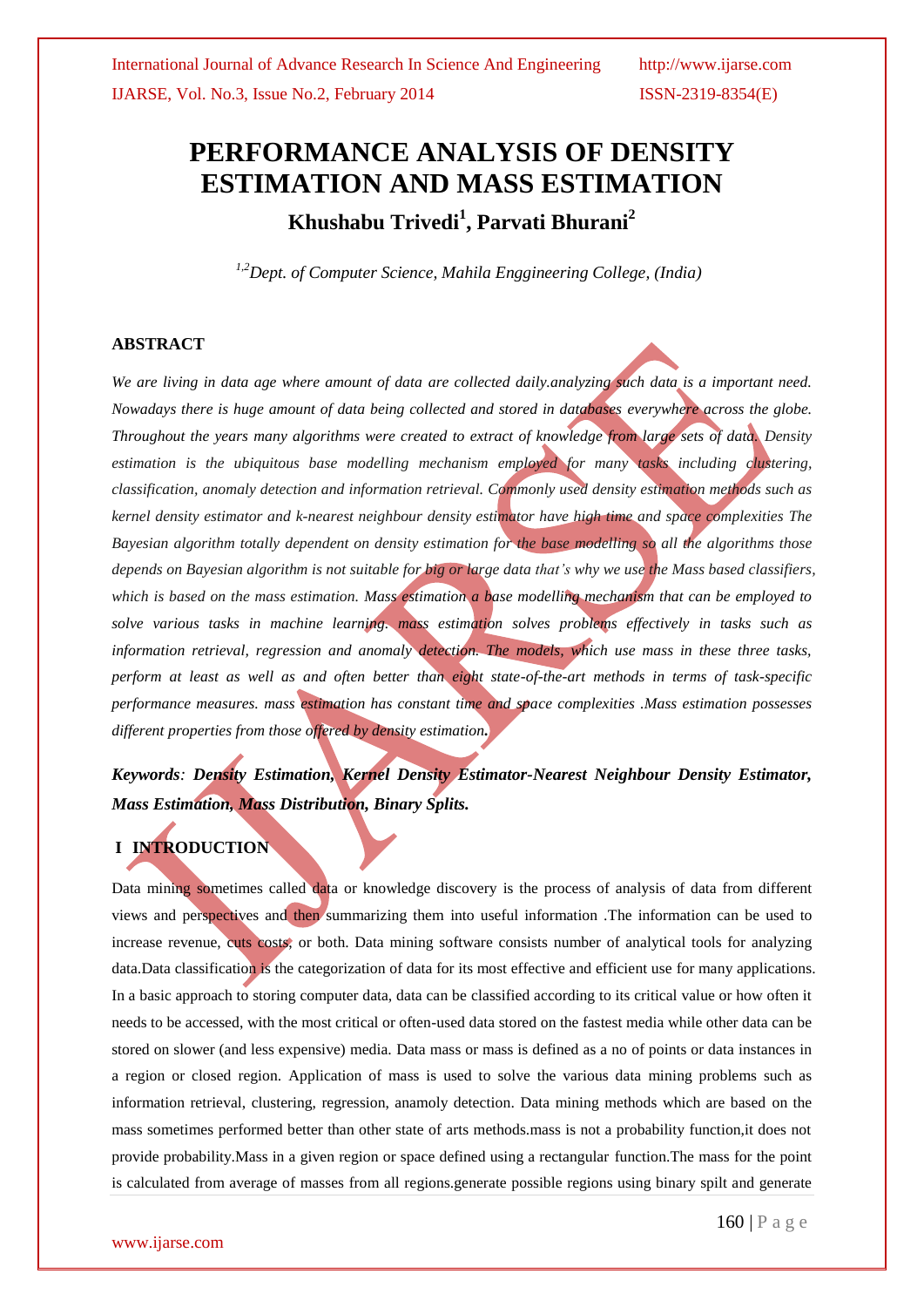random axis parellal regions.mass estimation is more effective due to mass compution require simple counting.Mass distribution viewed as ordering from core points to the fringe points in a data cloud.mass distribution estimation uses binary splits in a one dimensional region which seprate the space into two non empty Regions.it uses half space trees for a multidimensional mass estimation.

### **II RELATED WORK**

#### **2.1 Density Estimation**

This describes probably three most commonly used density estimation methods, namely KDE, k -nearest neighbour density estimator and neighbourhood density estimator.

#### **2.1.1 Kernel density estimator**

Let **x** be an instance in a *d*-dimensional space  $R_d$ . The KDE [1], defined by a kernel function  $K(\cdot)$  and bandwidth *b* is given

as follows ;

$$
\bar{f}_{\text{KDE}}(\mathbf{x}) = \frac{1}{nb^d} \sum_{i=1}^n K\left(\frac{\mathbf{x} - \mathbf{x}_i}{b}\right) \tag{1}
$$

The difference between  $\mathbf{x} - \mathbf{x}_i$  requires some form of distance measure which calculate the distance. Here *n* is the number of instances in the given data set *D*. An example of  $K(\cdot)$ , as a rectangular function, is given as follows;

$$
K(\mathbf{x}) = \begin{cases} \frac{1}{2} & \text{if } |\mathbf{x}| < 1 \\ 0 & \text{otherwise.} \end{cases} \tag{2}
$$

#### **2.1.2 k-NN density estimator**

A *k*-NN density estimator [2] can be expressed as follows ;

$$
\bar{f}_{kNN}(\mathbf{x}) = \frac{|N(\mathbf{x}, k)|}{n \sum_{\mathbf{x}' \in N(\mathbf{x}, k)} \text{distance}(\mathbf{x}, \mathbf{x}')}
$$
(3)

Where  $N(\mathbf{x}, k)$  is the set of  $k$  nearest neighbours to  $\mathbf{x}$ , and the search for nearest neighbours [3],[4] is conducted over *D* of size *n*.

### **2.2 Mass Estimation**

MassBayes based on the mass estimation or mass distribution. The mass for the point is calculated from average of masses from all regions.generate possible regions using binary spilt and generate random axis parellal regions.mass estimation is more effective due to mass compution require simple counting. Mass distribution viewed as ordering from core points to the fringe points in a data cloud.mass distribution estimation uses binary splits in a one dimensional region which seprate the space into two non empty Regions.it uses half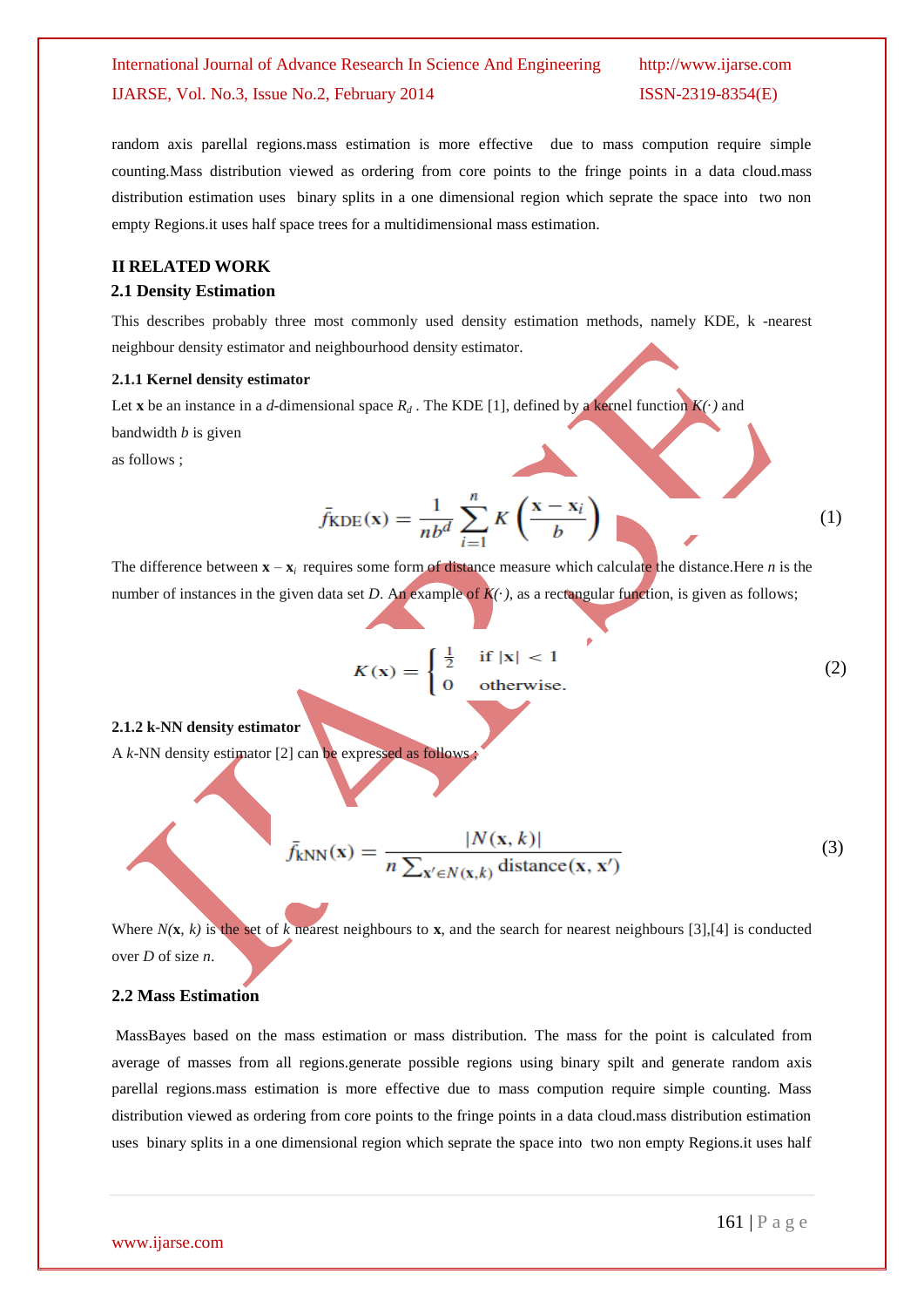space trees for a multidimensional mass estimation.Density estimation [5], is expensive in terms of time and space complexities than mass estimation.

#### **2.3 Mass Distribution Estimation Using Binary Splits**

Divide the data set into two seprate regions and calculate the mass in each region.the mass distribution at point x is estimated to be the sum of all the masses (weights) from regions which are occupied by x, as a result n-1 binary splits for a data set of size n.Let  $x_1 < x_2 < \cdots < x_{n-1} < x_n$  on the real line,  $x_i \in R$  and  $n > 1$ . Let  $s_i$  be the binary split between  $x_i$  and  $x_{i+1}$ , yielding two non-empty regions having two masses  $m_i^L$  and  $m_i^R$ .

Mass base function:  $m_i(x)$  as a result of  $s_i$ , is defined as;

$$
m_i(x) = \begin{cases} m_i^L & \text{if } x \text{ is on the left of } s_i \\ m_i^R & \text{if } x \text{ is on the right of } s_i \end{cases}
$$
 (4)

Mass distribution: mass(x<sub>a</sub>) for a point  $x_a \in \{x_1, x_2, \ldots x_{n-1}, x_n\}$  is defined as summation of a series of mass base functions  $m_i(x)$  weighted by  $p(s_i)$  over  $n-1$  splits as follows, where  $p(s_i)$  is the probability of selecting  $s_i$ .

$$
mass(x_a) = \sum_{i=1}^{n-1} m_i(x_a) p(s_i)
$$
  
= 
$$
\sum_{i=a}^{n-1} m_i^L p(s_i) + \sum_{j=1}^{a-1} m_j^R p(s_j)
$$
  
= 
$$
\sum_{i=a}^{n-1} i p(s_i) + \sum_{j=1}^{a-1} (n-j) p(s_j)
$$
 (5)

#### **2.4****Level-h Mass Distribution Estimation**

Level-h mass distribution estimation viewed as a localised versions of the basic level-1 estimation.The level-h mass distribution for a point  $x_a \in \{x_1, \ldots, x_n\}$ , where  $h < n$ , is expressed as: Here a high level mass distribution is computed recursively by using the mass distributions obtained at lower levels. A binary split  $s_i$  in a level- $h(>$ 1) mass distribution produces two level- $(h-1)$  mass distributions: (a) mass  $L_i(x,h-1)$ —the mass distribution on the left of split  $s_i$ , which is defined using  $\{x_1, \ldots, x_i\}$ ; and (b) *massR<sub>i</sub>*  $(x,h-1)$ .the mass distribution on the right which is defined using  $\{x_{i+1}, \ldots, x_n\}$ . Equation is the mass distribution at level-1.

#### **2.5 Multi Dimensional Mass Estimation**

Multi dimensional mass estimation , diminish the need to probability computation of a binary split.generate the multiple regions which are randomly selected,which cover a point, then mass is calculated by averaging all masses from all regions.the random regions are generated using axis-parellal splits called half space splits.each half space splits performed on randomly generated attributes.

For a *h*-level split, each half-space split is carried out *h* times recursively along every path in a tree structure. Each *h*-level (axis-parallel) split generates 2*h* non-overlapping regions or spaces. Multiple *h*-level splits are used to estimate mass for each point in the feature space.The multi-dimensional mass estimation requires two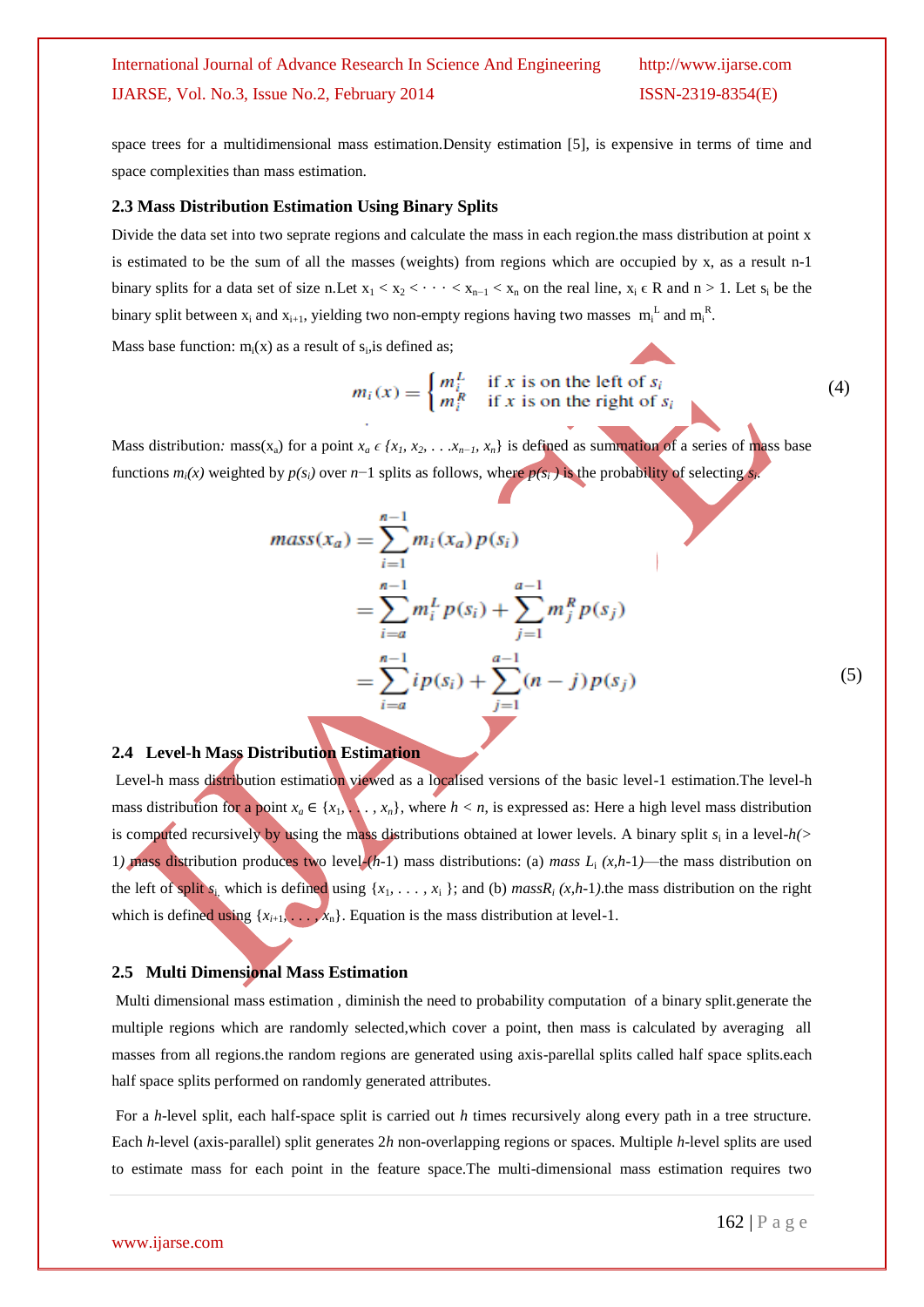functions. First, it require a function that generates random regions that covering each point in the feature space. This function is a generalisation of the binary split into half-space splits or 2*h*-region splits when *h* levels of half-space splits are used. Second, a generalised version of the mass base function is used to define mass in a region. Let **x** be an instance in *Rd*. Let *T*  $h(\mathbf{x})$  be one of the 2*h* regions in which **x** falls into; *T*  $h(\cdot)$  is generated from the given data set *D*, and *T*  $h(\cdot|D)$  is generated from  $D \subset D$ ; and m be the number of training instances in the region. The generalised mass base function:  $m(T h(x))$  is defined as;

*T(h)* is defined in multi-dimensional space, the multi-dimensional mass estimation

$$
\mathbf{m}(T^h(\mathbf{x})) = \begin{cases} \mathbf{m} & \text{if } \mathbf{x} \text{ is in a region of } T^h \text{ having } \mathbf{m} \text{ instances} \\ 0 & \text{otherwise} \end{cases}
$$

(6)

### **2.6 Half-Space Trees for Mass Estimation**

We use the half space tree to implement the multi dimensional mass estimation. Half-Space Tree, comes from the fact that equal size regions contain the same mass in a space uniform mass distribution, regardless of the shapes of the regions. This is shown in Fig. 2(a), where the space enveloped by the data is split into equal-size half-space recursively three times into eight regions. Note that the shapes of the regions may be differ from each other because the splits at the same level may not use the same attribute.The binary half-space split ensures that every split produces two equal-size half-spaces,each containing exactly half of the mass before the split under a uniform mass distribution.This characteristic enables us to compute the relationship between any two regions easily. For example, the mass in every region shown in Fig.  $2(a)$  is the same, and it is equivalent to the original mass divided by 23 because three levels of binary half-space splits are applied. A deviation from the uniform mass distribution allows us to rank the regions based on mass. Figure (b) provides such an example in which a ranking of regions based on mass provides an order of the degrees of anomaly in each region.



(b) Non-uniform mass distribution.

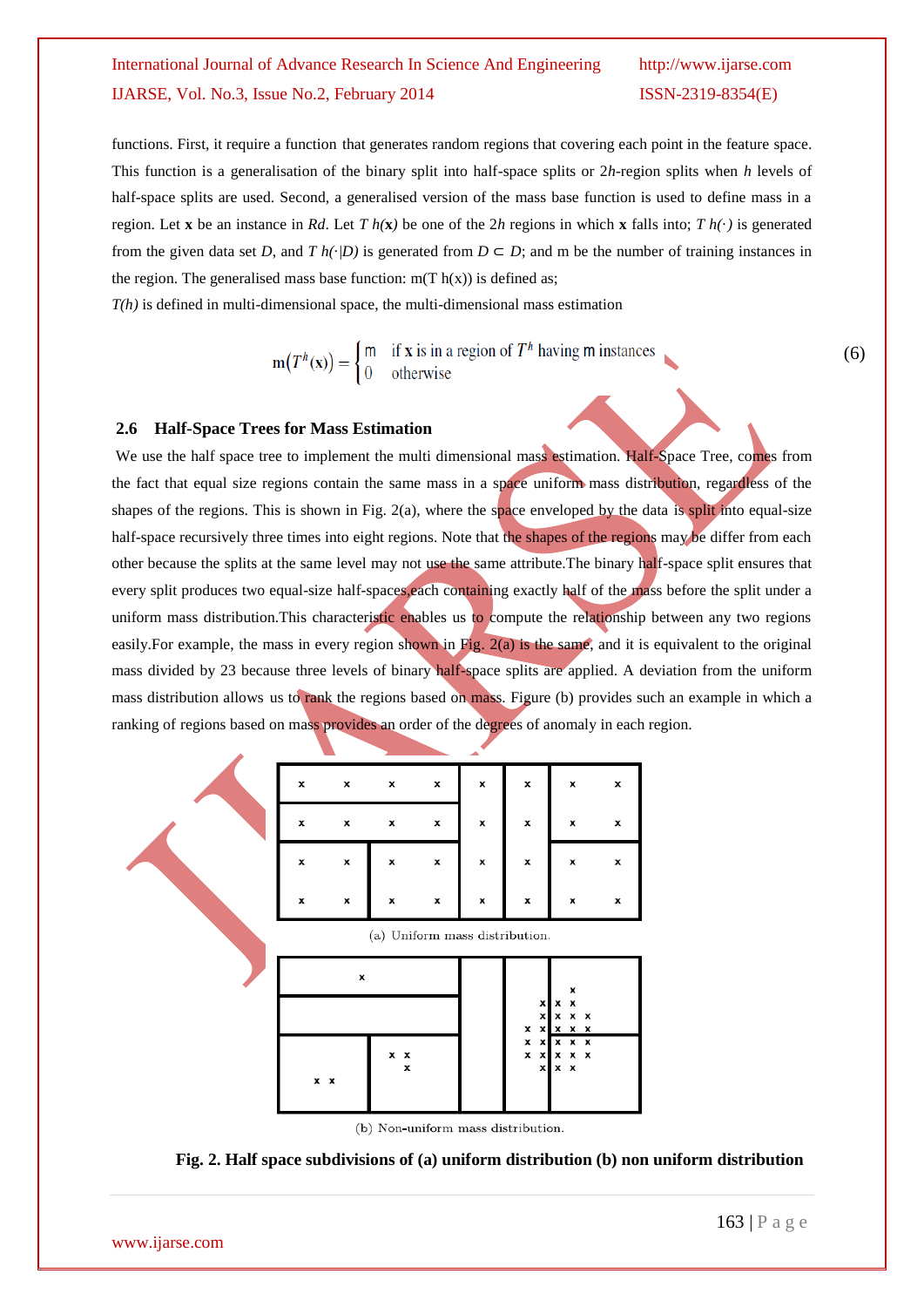HS-Tree: based on mass only. The first variant, HS-Tree, builds a balanced binary tree structure which makes a half-space split at each internal node and all external nodes have the same depth. The number of training instances falling into each external node is recorded and it is used for mass estimation.

HS\*-Tree: based on augmented mass*.* Unlike HS-Tree, the second variant, HS\*-Tree, whose external nodes have differing depth levels.

In a special case of HS\*-Tree, the tree growing process at a branch will only terminate to form an external node if the training data size at the branch is 1 (i.e., the size limit is set to 1).

Under uniform mass distribution, the mass at level *i* is related to mass at level 0 as follows;

$$
m[0] = m[i] \times 2^i, \tag{7}
$$

*j*

or mass values between any two regions at levels *i* and *j* related as follows;

 $m[i] \times 2^i = m[j] \times 2^j$ (8)

Under non-uniform mass distribution, the following inequality establishes an ordering between any two regions which are lie in different levels:



**Fig. 3 Half-Space Tree: (a) HS-Tree: An HS-Tree for the data shown in Fig. 2(a) . (b) HS\*-Tree: An example of a special case of HS\*-Tree when the size limit is set to 1.**

# **III SIMULATION RESULTS**

We adopt the simulation software mat lab and set up the scenario for experiment.Density estimation is the ubiquitous base modelling mechanism employed for many tasks including clustering, classification, anomaly detection and information retrieval.Commonly used density estimation methods such as kernel density estimator and *k*-nearest neighbour density estimator have high time and space complexities which render them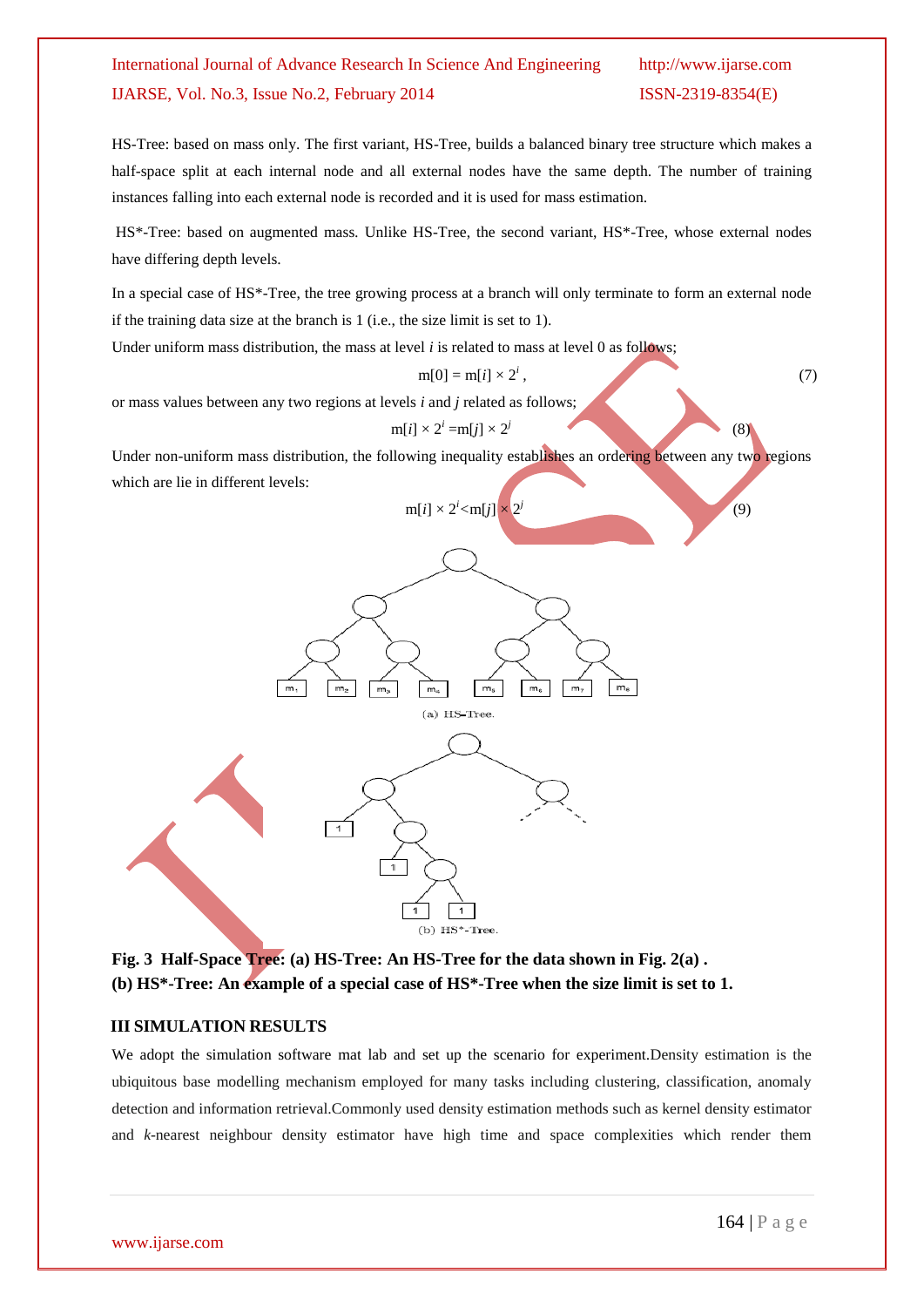inapplicable in problems with big data. This weakness sets the fundamental limit in existing algorithms for all these tasks.

### **3.1 Level-h Mass Distribution**

Estimate the mass distribution for  $h=1,2,3$  and density distribution from kernel density estimation with 0.1 bandwidth .The dataset have 20 points.



The  $h=1$  mass estimation looks at the data as a group and produce a concave function.the fig (c) has a skew density distribution,the distinction between near fring points and far fringe points.